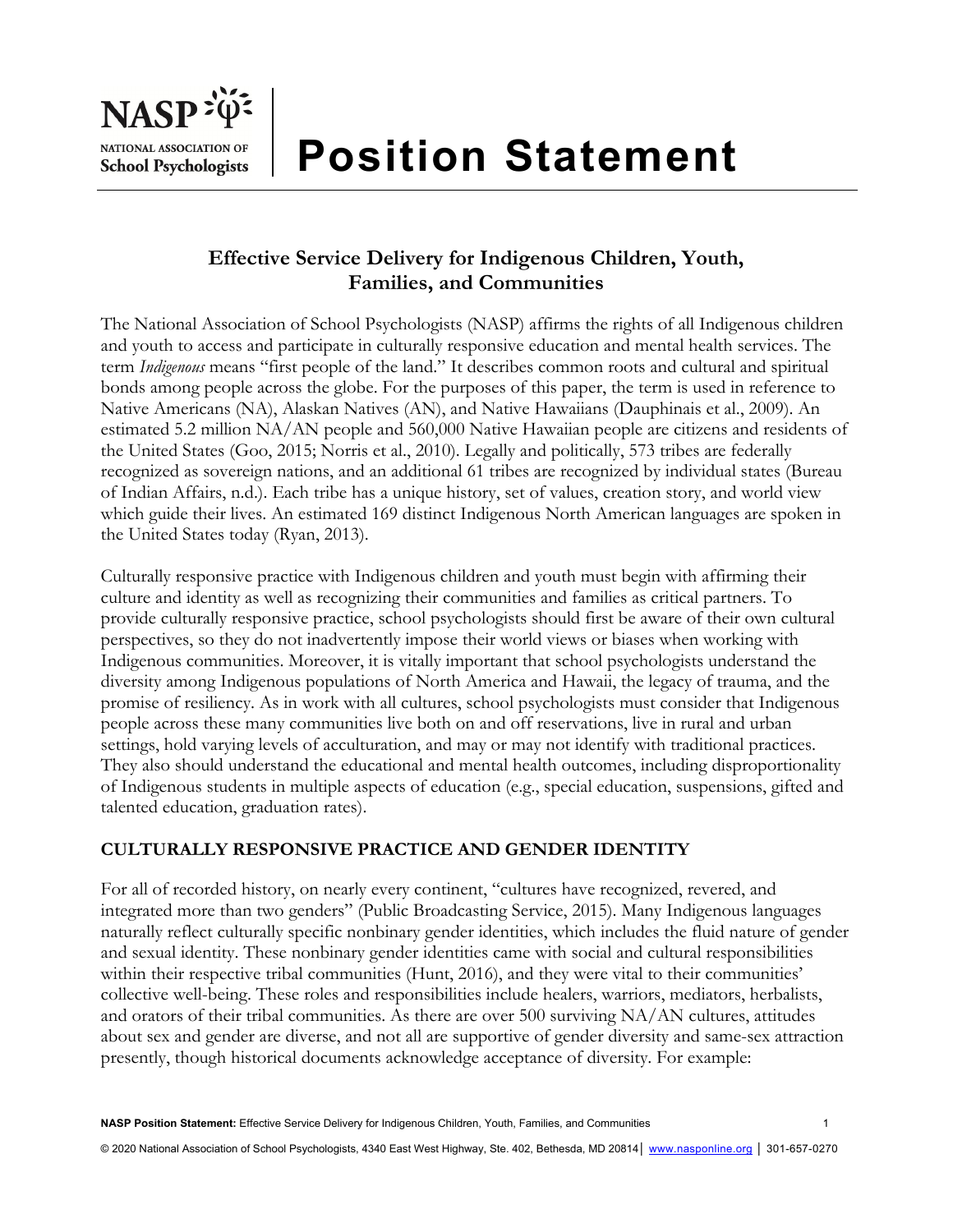- *Two-Spirit (2-S)* is used today as a pan-Indian term to acknowledge the sacredness of LGBTQ2-S youth (or accurate terms distinct to specific Indigenous cultures).
- *Mahu* is a Native Hawaiian term for one who is revered and respected for embodying both the male and female spirit.
- *Napêw iskwêwisêho* describes a man who dresses as a woman, and *iskwêw ka napêwayat* describes a woman who dresses as a man in Cree.
- *Muxe (Moo-she)* are Indigenous transgender women who mix gay male and feminine identities (de Jesus Cortes & Alire Garcia, 2019).

School psychologists should acknowledge the differences between sex and gender with the understanding that there are differences across cultures. Historically, Indigenous populations have revered gender diversity, though presently some persons living outside the gender binary now face discrimination. School psychologists will treat these youth as viable members of their communities entrusted with special talents and gifts.

## **EDUCATION AND MENTAL HEALTH OUTCOMES**

A number of factors support positive outcomes in education and mental health for Indigenous children and youth. Validating culture and identity serves as a protective factor and leads to resiliency (Garrett et al., 2014; Kirmayer et al., 2011). For example, youth participation in language revitalization strengthens positive cultural identity and is supported by the Every Student Succeeds Act (ESSA; American Institute for Research, 2016; McCarty & Nicholas, 2014). In addition, many Indigenous youth are active participants and advocates in their communities in protecting their sacred lands and waterways. This is vital to their spiritual, emotional, and physical well-being (Center for Native American Youth, 2018).

Nonetheless, significant barriers impede schools from adequately supporting Indigenous children to seek and complete their education. Indigenous children and youth remain overrepresented or misidentified in special education or are underserved in general education across the nation. During the 2015–2016 academic year, 17% of Indigenous children and youth were served with an Individualized Education Program (IEP), more than any other racial or ethnic group (McFarland et al., 2018). In a national survey, school psychologists reported significant disparities in their levels of training and in the tools they need to serve Indigenous children, youth, families, and communities with competence, with high percentages reporting being underprepared or unprepared (Robinson-Zañartu et al., 2011).

Indigenous children and youth leave school early at rates far higher than any other group (Stillwell, 2010), complete higher education at far lower rates (Sheehy, 2013), and attend class with teachers who understand far less about them in general compared to other students (National Congress of American Indians, 2019; Starnes, 2006; Sue et al., 2007). Many leave school or are pushed out long before dropout rates are calculated, frequently at Grade 7, which results in significant underrepresentation of Indigenous youth in nationally reported dropout figures (Losen & Orfield, 2002). National figures report that only 72% of Indigenous youth complete high school (National Congress of American Indians, 2017), while the true numbers may actually be lower.

In addition to these academic outcomes, Indigenous populations have disproportionately higher rates of mental health needs than other ethnic minority populations in the United States. Specifically, Indigenous children and adolescents have higher rates of depression than any other racial or ethnic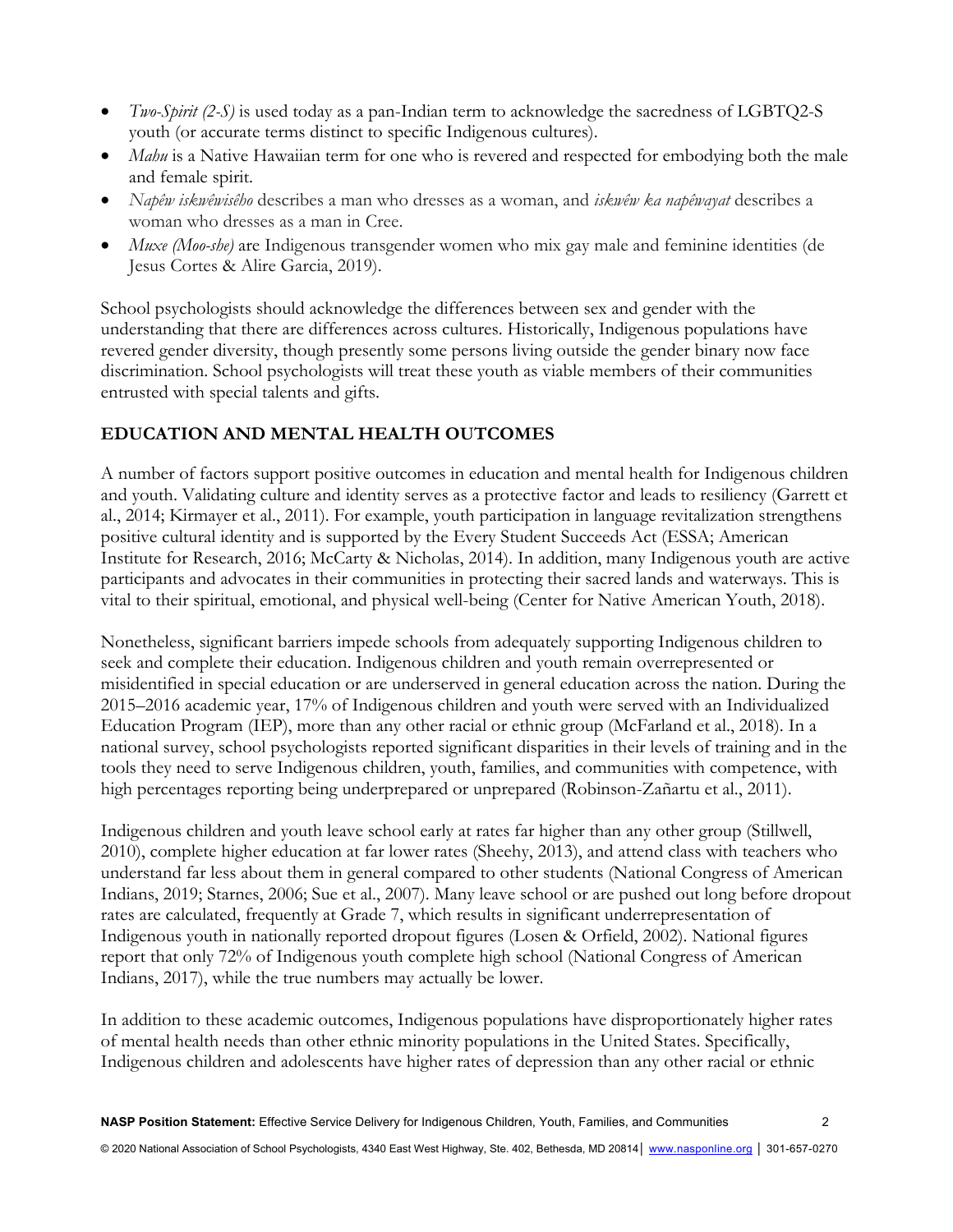group (American Psychiatric Association, 2017). Suicide rates among American Indians and Alaskan Natives are significantly higher than the national average (Substance Abuse and Mental Health Services Administration, 2017). Nationally, one third of Indigenous people who completed suicide were youth ages 10–24 years (Leavitt et al., 2018). For Native Hawaiians, rates of suicide attempts are significantly higher than other adolescents in Hawaii (Hawaii State Department of Health, 2015; Yuen et al., 2000). Some tribes have linked community action and awareness to decrease suicide rates. For example, in 2006 the White Mountain Apache, in partnership with Johns Hopkins University, developed a multitiered youth suicide prevention program that centered on culturally appropriate referral and follow-up in order to destigmatize mental health in their tribal community. Data from their communitybased surveillance system indicated a reduction in suicide rates by 38.3% over a 6-year period. A key component was linked to a mandate to report at-risk suicidal behaviors, with culturally appropriate follow-up and referral by team members to destigmatize mental health in their tribal community (Cwik et al., 2016).

There is tremendous diversity across Indigenous nations. Thus, it is incumbent upon school psychologists to learn about and understand the implications of the unique histories, belief systems, and ways of knowing in the communities they serve. Without doing so, there is a tendency to treat all Indigenous groups as one unit (Martin et al., 2017), which is disrespectful to the communities being served and creates critical gaps in understanding. To access the information, school psychologists can start by building trust and forming reciprocal relationships. For example, they might be a consistent presence and actively participate in social or community gatherings to form meaningful relationships that will facilitate access. They might talk to their students about local community activities in which they and their families will be involved. School psychologists can learn appropriate greetings (e.g., nonaggressive handshakes) and culturally appropriate openings, as well as seek parent input and involvement to support these efforts (cf., Dauphinais et al., 2009). By being active participants in their students' community, school psychologists build inclusive and authentic relationships that enhance trust with Indigenous children, youth, and community members. These reciprocal relationships are strong foundations for advocacy, more meaningful engagement, and greater validity in school psychology practice.

#### **THE LEGACY OF TRAUMA AND THE PROMISE OF RESILIENCY**

A long history of the dismantling of Indigenous communities, languages, and cultures has affected the lives of Indigenous children and youth. This legacy creates historical or intergenerational trauma, which is a cumulative emotional and psychological wounding, the effects of which continue to be experienced individually and by entire communities over lifespans and across generations (Brave Heart, 2003; Cajete, 2015). European colonization of Indigenous lands led to the loss of language and spiritual and cultural practices, as well as to genocide of millions of Indigenous peoples. The loss of cultural roots has resulted in lasting negative effects on many Indigenous youth (Evans-Campbell, 2008) as manifested by high rates of learning difficulties, school dropout, mental health challenges, and deaths by suicide. Increased incidences of high-risk behaviors related to drinking, drug use, and lateral violence are prevalent (Beauvais et al., 2008; Indian Law and Order Commission, 2015). School psychologists must take an active stance to understand this tragic history and to help overcome the effects unique to Indigenous children, youth, and families.

Government boarding schools played a key role in historical trauma. Established in the late 1800s and operating well into the 20th century, boarding schools initiated the harsh process of forced assimilation. Children were taken from their families and homelands to be indoctrinated into Western thought and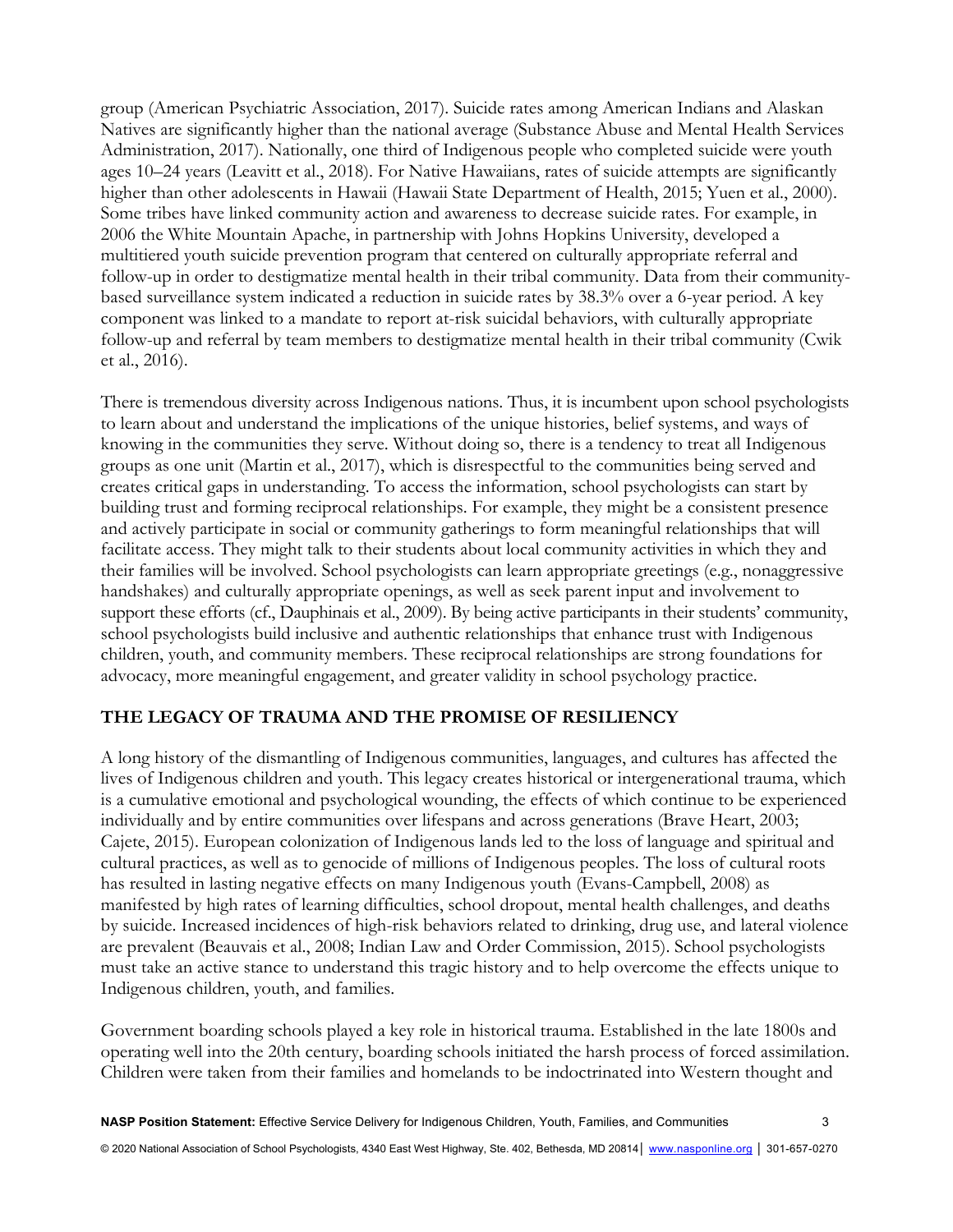were stripped of traditional cultural practices, language, and parent and community contact (Kawai'ae'a et al., 2007; Reyhner & Eder, 1990). Indigenous identity was suppressed through corporal punishment, which has been cited as a source of internalized oppression resulting in underachievement as well as multiple distresses and dysfunctions (Dauphinais et al., 2009).

Despite this legacy of trauma and efforts at extinction, Indigenous peoples are still here, and they are resilient. Indigenous communities have begun the process of healing by using traditional methods (e.g., community-based learning, gatherings, ceremonies, storytelling, language revitalization, advocacy, and grassroots activism) to validate, understand, and heal from the full impact of the historical traumas within and across communities. Many have begun to rejuvenate cultural and linguistic traditions that strengthen Indigenous identities. Strengthening identity, or enculturation, is strongly associated with enhanced resilience (Kahn et al., 2016; LaFromboise et al., 2006). Furthermore, most tribal nations continue to practice and fight for sovereignty and the right to manage their land and natural resources. By engaging in cultural healing processes, Indigenous peoples empower themselves to live as survivors, rather than as victims. NASP recognizes that school psychologists can play a key role in fostering this resiliency through their work in schools and communities. In doing so, it is critical that school psychologists be aware of Indigenous nations' responses to the past, become familiar with their world views and cultural perspectives, and consider remnants of past practices or experiences that continue to influence the institution of education today.

## **CULTURALLY RESPONSIVE PRACTICE WITH INDIGENOUS YOUTH**

School psychologists must ensure that Indigenous children and youth receive culturally responsive education and mental health services. The Indigenous Conceptual Framework Guiding School Psychology Practice With Indigenous Children, Youth, Families, and Communities (Figure 1) is consistent with the NASP Practice Model in considering diversity and development in learning as foundational (NASP, 2010). Furthermore, NASP promotes that school psychologists enact social justice through culturally responsive professional practice and advocacy to create schools, communities, and systems that ensure equity and fairness for all children and youth (NASP, 2017).

The NASP Indigenous American Subcommittee developed a nonlinear graphic image which draws on the Indigenous world view of the interconnectedness of nature and which integrates the sun (yellow), four point stars (black/red), and water (blue). NASP recognizes the *Indigenous Conceptual Framework* as a foundation for providing culturally responsive services. The *Indigenous Conceptual Framework* recognizes culture and identity as its core. This core serves as a symbol of the source of energy that feeds the spiritual, cognitive–academic, social–emotional–behavioral, and physical development of Indigenous children, as well as that of the practitioner. The two four-point center stars encompass key ideas and practices needed to support Indigenous children, youth, families, and communities.

The four points of the black star—sovereignty, language, intentionality, and reciprocity—address elements essential to understand when building relationships.

 **Sovereignty.** Sovereignty is seen as inherent to Indigenous communities. The Constitution, treaties, and laws of the United States entitled federal trust obligation to Indigenous education (National Indian Education Association, 2016). Indigenous communities have the right to revitalize their cultures and languages through self-sufficiency and self-governance. School psychologists will recognize that land and water, and the rights to those, are tied to sovereignty and will honor those

© 2020 National Association of School Psychologists, 4340 East West Highway, Ste. 402, Bethesda, MD 20814 | www.nasponline.org | 301-657-0270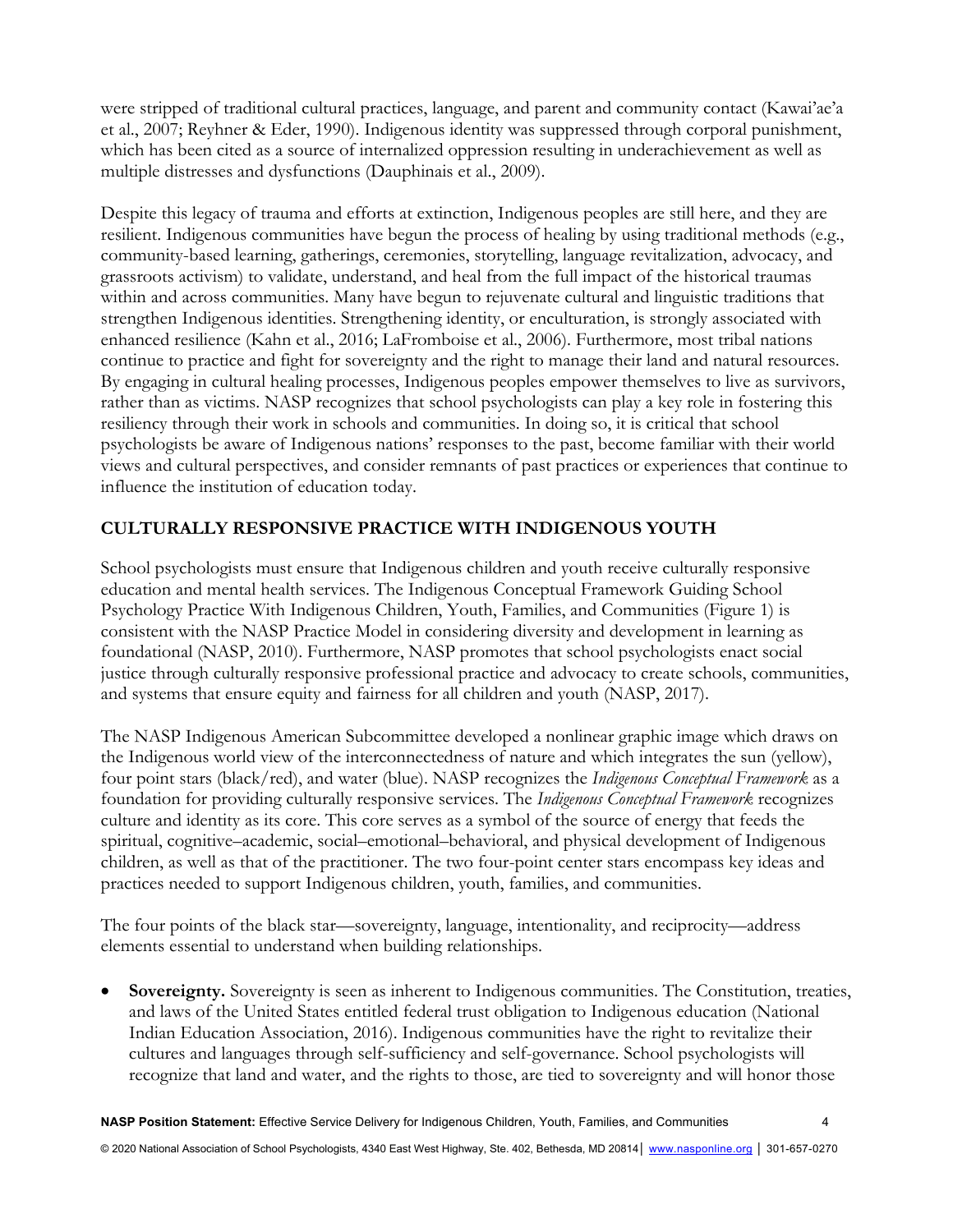**Figure 1. An Indigenous Conceptual Framework: Guiding School Psychology Practice With Indigenous Children, Youth, Families, and Communities** 



**NASP Position Statement:** Effective Service Delivery for Indigenous Children, Youth, Families, and Communities 5 © 2020 National Association of School Psychologists, 4340 East West Highway, Ste. 402, Bethesda, MD 20814 | www.nasponline.org | 301-657-0270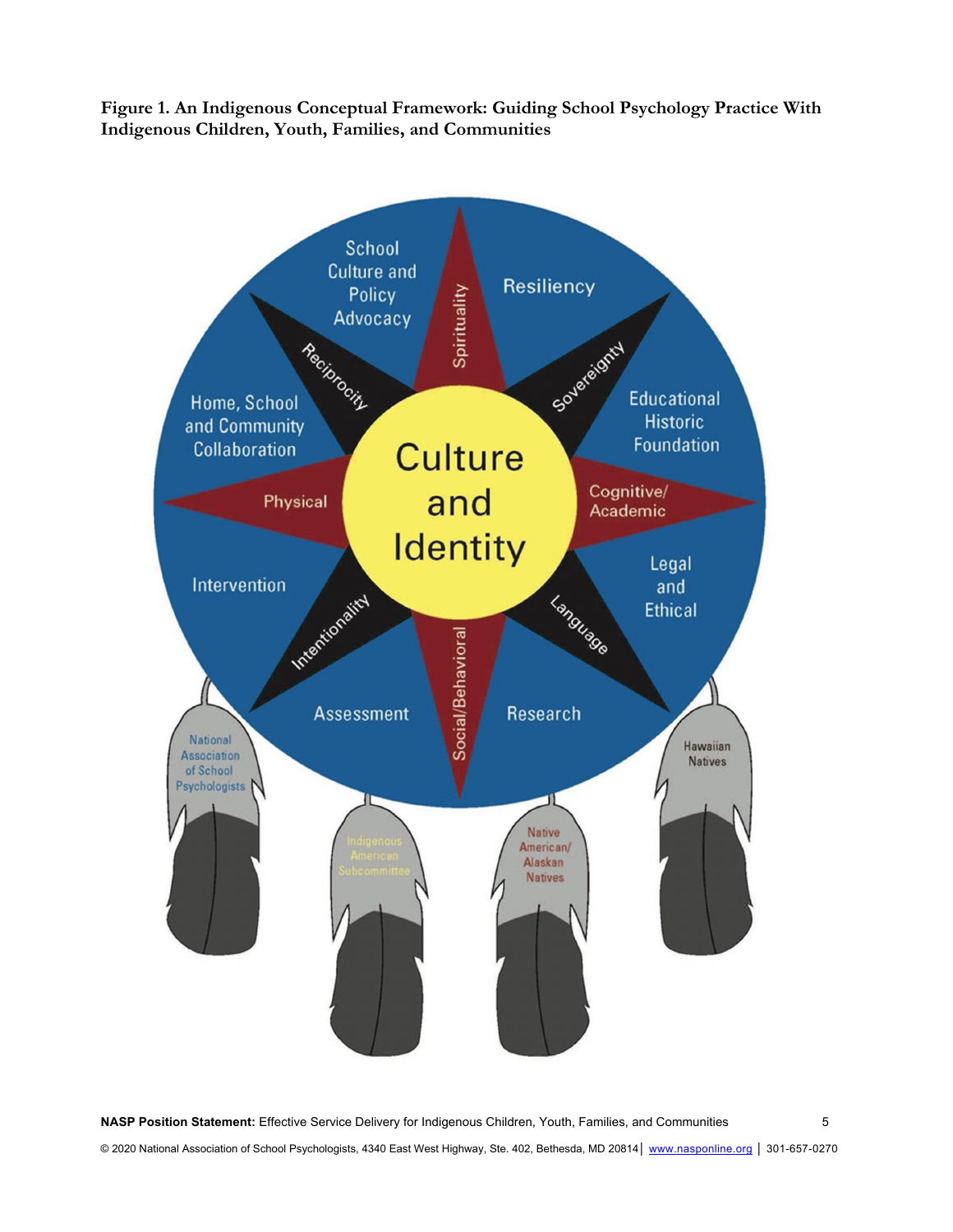rights. School psychologists can honor sovereignty through validating Indigenous students' identities, cultures, and languages. This can occur within the school environment through the use of authentic visual cultural representations, incorporation of Indigenous knowledge in curricula, acknowledgment of tribal efforts at language revitalization, and acknowledgment of their ancestral lands and waterways. In honoring sovereignty, they will accept and foster cultural practices such as respecting long hair, wearing eagle feathers during graduation, and attending community ceremonies as critical to identity, and thus resilience. However, sovereignty not only pertains to land and legal issues, it endows each tribe "the sustaining and enhanc[ing] of political, economic, and cultural integrity" (Wilkins, 2002, p. 339). Sovereignty upholds each tribe as a governmental entity and each tribal member as a recipient of those sovereign privileges that cannot be separated and fractionalized. Because an issue is politicized does not make it less of a social justice issue. The intersection of sovereignty as identity for NA/AN peoples and their socioeconomic status creates marginalization because of the many distinct self-governing tribes and concurrent lack of wealth and power. NA/AN identity includes federal, state, and tribal citizenship. A lack of understanding of this unique relationship with each of the governmental entities can interact with existing school policies and child welfare policies in negative ways. By honoring sovereignty, school psychologists understand and acknowledge the privileges they hold themselves, and they can leverage those privileges to advocate for the diverse students and families they serve (Proctor et al., 2019). NASP recognizes the concept of intersectionality and social justice; this recognition can create more equitable outcomes when each school psychologist better understands the importance of these intersecting identities as they contrast with power and privilege in schools and agencies that include NA/AN children, youth, and families. NA/AN students and communities are keenly aware of injustices, oppression, domination, and discrimination. School psychologists can validate these perceptions (Wilkins, 2002).

 **Language.** Language is a culture carrier and, therefore, it is seen by many as critical to identity. Some tribes face extinction of their languages, which endangers key parts of those identities; however, communities who have lost language must still be considered fully Indigenous. Children and youth regaining their Indigenous languages may know songs, phrases, prayers, or stories in their original languages, while others may be fully bilingual.

The Ka Papahana Kaiapuni, the globally recognized Hawaiian language immersion program, has provided a rich model for other Indigenous communities to revitalize their own languages (Kawai'ae'a et al., 2007). It is critical that school psychologists appreciate the complexity of second language development and dual languages. Consider the language model in the home and go beyond the language survey. School psychologists should advocate to support their communities' work on revitalizing and promoting local Indigenous languages.

- **Intentionality.** The school psychologist comes to the relationship with Indigenous children and youth, their families, and their communities with the intention of giving them full respect. Effective school psychologists intend to support the development and the resilience which grows out of identity and culture (Charley et al., 2015). Given that intent, school psychologists must practice in a way that is congruent with the academic, behavioral, and social success of their Indigenous students.
- **Reciprocity.** An effective school psychologist working with Indigenous children and youth, families, and communities builds genuine reciprocity. This includes partnering with the community and parents, as well as understanding and learning the culture by building reciprocal relationships that facilitate trust and the development of respect (Baez, 2011). For example, in most Indigenous cultures, adults are expected to model rather than demand respect. Thus, in schools, culturally responsive school psychologists will model respect that fosters two-way relationships and will consult with educators to do the same.

**NASP Position Statement:** Effective Service Delivery for Indigenous Children, Youth, Families, and Communities 6

© 2020 National Association of School Psychologists, 4340 East West Highway, Ste. 402, Bethesda, MD 20814│ www.nasponline.org │ 301-657-0270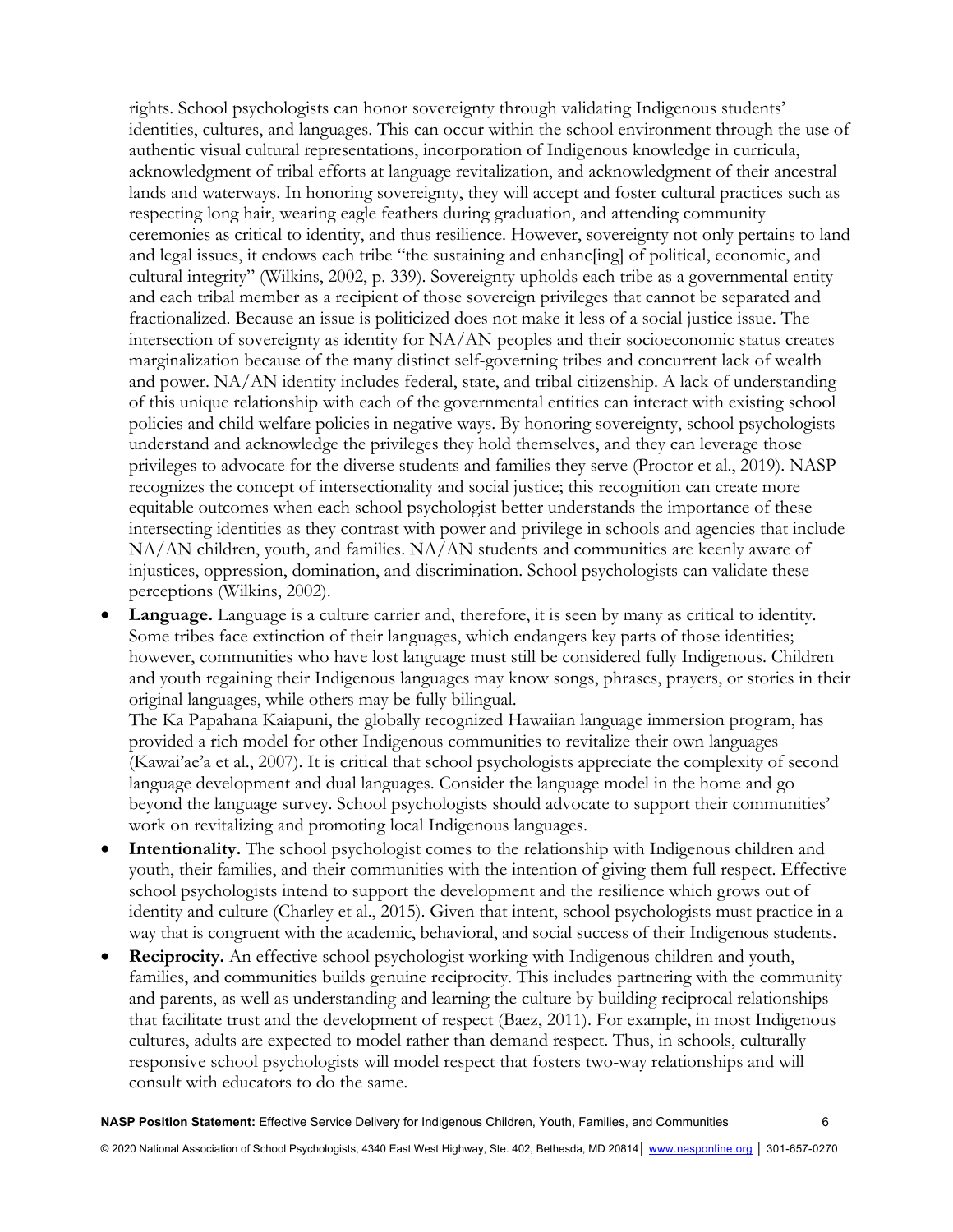The four points of the red star—spiritual, cognitive–academic, social–emotional–behavioral, and physical—address key elements of being human.

 **Spiritual.** Indigenous spirituality is concerned with philosophies of interrelatedness and respect for all living things, from Mother Earth to Father Sky. It is important that school psychologists understand the nature of Indigenous spirituality. Students and families may hold varying levels of belief in these philosophies depending on their levels of acculturation. Culturally responsive school psychologists will promote a sense of belonging within their Indigenous students by creating a sacred space in the schools where they feel safe to learn, share thoughts, and disclose concerns. Creating sacred spaces relevant to Indigenous teachings in schools means validating tribal teaching and values through the creation of a place where each child/youth feels there is cultural acceptance and that fosters calmness for reflection, meditation, and movement. It is in this safe place—which can be within the confine of school walls or within nature on school grounds—where patience, compassion, love, generosity, and forgiveness is facilitated.

Many tribes have spiritual and cultural practices that require extended absences from school, sometimes longer than expected for students in the majority. School psychologists will advocate on behalf of Indigenous students' ways of knowing and understanding the world.

- **Cognitive–academic.** School psychologists should consider cultural assets and culturally embedded knowledge, thinking, and problem-solving skills in assessment and intervention planning (Tso, 2010). When conducting assessments with Indigenous students, school psychologists should develop knowledge about culturally appropriate, dynamic, and authentic measures of ability (Muller, 2005; Robinson-Zañartu & Aganza, 2019; Robinson-Zañartu et al., 2017), as standardized measures are unlikely to be valid for many or most Indigenous students. Issues of validity include the use of tests not standardized on the population, lack of proficiency in English or in their native languages, and lack of exposure to the concepts being assessed (America Psychological Association, 2017; NASP, 2010). Assessment models that consider response-to-intervention data and culturally informed professional judgement should be encouraged (Dauphinais et al., 2018).
- **Social–emotional–behavioral.** School psychologists should affirm resilience among Indigenous children, youth, and communities, and they should validate traditional models of healing (e.g., medicine wheel, smudging, ceremony). They should acknowledge the influence of historical trauma on student behaviors and social–emotional status, and they should promote resilience through asset-based and trauma-informed models, pedagogies, and interventions as integral to their multitiered systems of support (MTSS). School psychologists should understand that many Indigenous communities are in the process of healing from intergenerational trauma and must consider related ecosystemic factors to avoid pitfalls of misdiagnosis. They should consider cultural adaptations to evidence-based interventions and should collaborate with community members trained to use traditional healing practices in intervention.
- **Physical.** The physical health and well-being of Indigenous youth are related to and influenced by all areas of the framework. They are seen as interrelated. Traditionally, those relationships are subject to the concept of balance and harmony. Thus, when culture and identity have been disrupted, physical health has been affected. School psychologists will consider how land is interconnected with physical and spiritual well-being, and for Native Hawaiians the connection of land and water. For instance, when land is desecrated through pollution of water, Indigenous children's health deteriorates. School psychologists will collaborate with community agencies (i.e., Indian Health Services or contract health services) to promote physical health using methods such as reincorporating ancestral foods and Indigenous games (i.e., lacrosse, canoeing, kayaking, archery,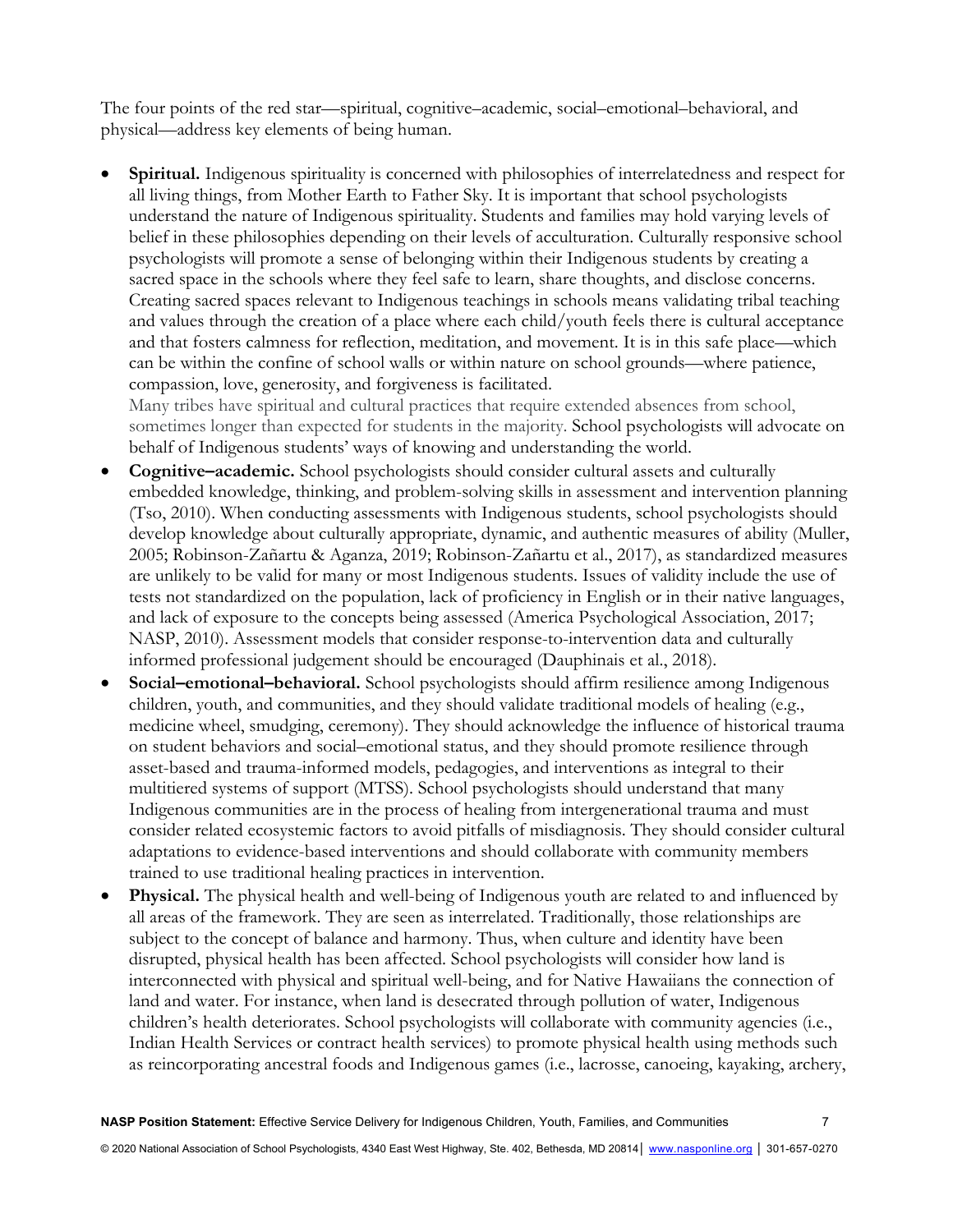seal hop, scissor broad jump, snow snakes, traditional dancing, and running) into school health and wellness routines. They will also address health issues such as suicide, alcohol use, obesity, and diabetes through culturally appropriate prevention and intervention efforts.

#### **THE BLUE BACKGROUND AND FOUR FEATHERS**

The blue background of the model represents the elements that flow throughout the other components. Just as in Indigenous cultures, where rituals and beliefs form a spiritual connection with nature, the water flows as one of the sustaining and most critical life forces. Water is a source of life, supporting and nourishing the lives of the people. In this model, the blue background represents elements of practice within the NASP Practice Model which provide sustenance for the Indigenous Conceptual Framework (NASP, 2010).

The four feathers represent the alliance between NASP, the Indigenous American Subcommittee, and the nations for whom school psychologists advocate.

#### **SUMMARY**

Native American, Alaskan Native, and Native Hawaiian children, youth, families, and communities each have unique heritages, histories, world views, cultural and spiritual beliefs, and practices which impact their experiences of learning and of education. Current education and mental health outcomes, along with the legacies of trauma, make culturally responsive work with these communities imperative and necessitate unique approaches. The Indigenous Conceptual Framework outlines key interrelated areas of understanding that will support this practice, including recognizing Indigenous resilience and promoting access to their own cultures as central. School psychologists work from authentic and intentional support of Indigenous identities and build positive, trusting, reciprocal relationships with children, youth, families, and communities. Whether serving Indigenous students on or off the reservation, in rural or urban settings, school psychologists approach communities with respect and openness to learning.

#### **REFERENCES**

- American Institute for Research. (2016, April 13). ESSA and Native American, Alaska Native, and Native Hawai'ian Students. *American Institutes for Research.* https://www.air.org/ resource/essa-andnative-american-alaska-native-and-native-hawaiian-student
- American Psychiatric Association. (2017). *Mental health disparities: American Indians and Alaska Natives*. Washington, DC: Author. https://www.psychiatry.org/File%20Library/Psychiatrists/Cultural-Competency/Mental-Health-Disparities/Mental-Health-Facts-for-American-Indian-Alaska-Natives.pdf
- American Psychological Association. (2017). *Ethical principles of psychologists and code of conduct*. Washington, DC: Author. https://www.apa.org/ethics/code/ethics-code-2017.pdf
- Baez, M. S. E. (2011). Significant partnerships with students, parents, and schools: A sweetgrass method. *Communiqué, 39*(6), 34*.* http://www.nasponline.org/publications/cq/39/6/Student-Connections.aspx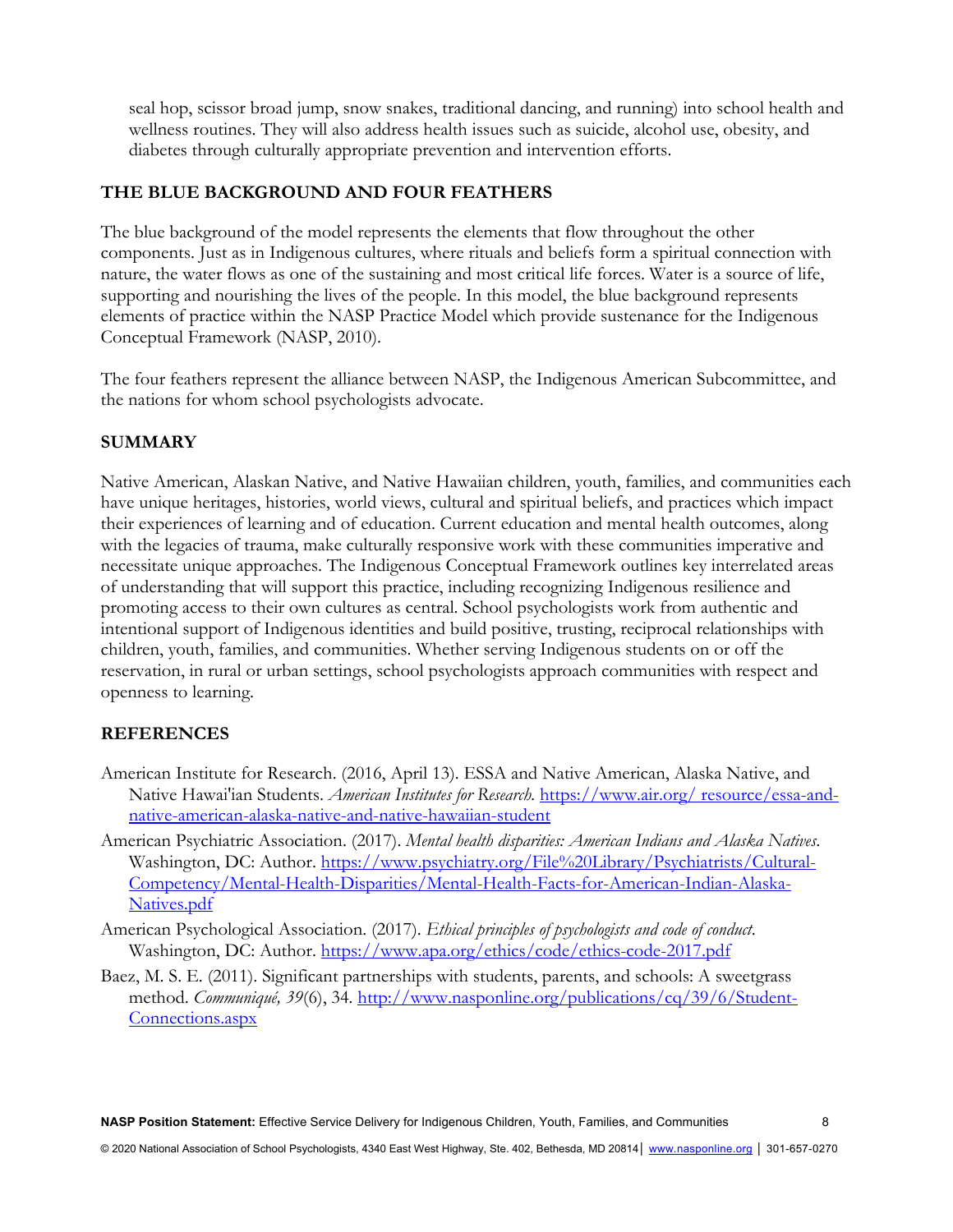- Beauvais, F., Jumper-Thurman P., & Burnside M. (2008). The changing patterns of drug use among American Indian students over the past 30 years. *American Indian and Alaska Native Mental Health Resources, 15*(2), 15–24. https://doi.org/10.5820/aian.1502.2008.15
- Brave Heart, M. Y. H. (2003). The historical trauma response among natives and its relationship with substance abuse: A Lakota illustration. *Journal of Psychoactive Drugs, 35*(1), 7–13. https://doi.org/10.1080/02791072.2003.10399988
- Bureau of Indian Affairs. (n.d.). *What is a federally recognized tribe?* Washington, DC: U.S. Department of the Interior. http://www.bia.gov/frequently-asked-questions
- Cajete, G. (2015). *Indigenous community: Rekindling the teachings of the seventh fire*. St. Paul, MN: Living Justice Press.
- Center for Native American Youth. (2018). *Generation Indigenous: State of Native youth report.*  http://www.cnay.org/wp-content/uploads/2019/09/CNAY\_AR2018\_ FINAL\_Web\_110618-2.pdf
- Charley, E., Robinson-Zañartu, C., Melroe, O., Dauphinais, P., & Baas, S. (2015). Using the NASP framework for effective practice with Indigenous youth, families, and communities. *Communiqué, 44*(4), 1, 20. https://www.nasponline.org/publications/periodicals/communique/issues/volume-47-issue-2/using-the-indigenous-conceptual-framework-in-assessment%E2%80%94part-2-a-nativeamerican-perspective
- Cwik, M. F., Tingey, L., Maschino, A., Goklish, N., Larzelere-Hinton, F., Walkup, J., & Barlow, A. (2016). Decreases in suicide deaths and attempts linked to the White Mountain Apache suicide surveillance and prevention system, 2001–2012. *American Journal of Public Health, 106*(12)*,* 2183– 2189. https://doi.org/10.2105/ajph.2016.303453
- Dauphinais, P., Charley, E., Robinson-Zañartu, C., Melroe, O., & Baas, S. (2009). Home-school– community communication with Native American/Indigenous families. *Communiqué, 37*(5)*,* 19–26. https://www.nasponline.org/publications/periodicals/communique/issues/volume-37-issue-5/home-school-community-communication-with-indigenous-american-families
- Dauphinais, P., Robinson-Zañartu, C., Charley, E., Melroe, O., & Baas, S. (2018). Using the Indigenous conceptual framework in assessment: A Native American perspective - Part 1. *Communiqué, 47*(2), 1, 24–25. https://www.nasponline.org/publications/periodicals/communique/issues/volume-47 issue-1/using-the-indigenous-conceptual-framework-in-assessment%E2%80%94part-1-a-nativeamerican-perspective
- de Jesus Cortes, J., & Alire Garcia, D. (2019, November 20). *Vogue cover spotlights Mexico's transgender 'muxe' women.* Reuters. https://www.reuters.com/article/us-mexico-vogue-idUSKBN1XV040
- Evans-Campbell, T. (2008). Historical trauma in American Indian/Native Alaska communities: A multilevel framework for exploring impacts on individuals, families, and communities. *Journal of Interpersonal Violence, 23*(3), 316–338. https://doi.org/10.1177/0886260507312290
- Garrett, M. T., Parrish, M., Williams, C., Grayshield, L., Portman, T. A. A., Torres Rivera, E., & Maynard, E. (2014). Invited commentary: Fostering resilience among Native American youth through therapeutic intervention. *Journal of Youth and Adolescence, 43*(3), 470–490. https://doi.org/10.1007/s10964-013-0020-8
- Goo, S. K. (2015, April 6). *After 200 years, Native Hawaiians make a come back*. Pew Research Center. https://www.pewresearch.org/fact-tank/2015/04/06/native-hawaiian-population/
- Hawaii State Department of Health. (2015). *Suicide death rate*. http://www.hawaiihealthmatters.org/ indicators/index/view?indicatorId=1308&localeId=14&localeChartIdxs=1%7C2%7C4

**NASP Position Statement:** Effective Service Delivery for Indigenous Children, Youth, Families, and Communities 9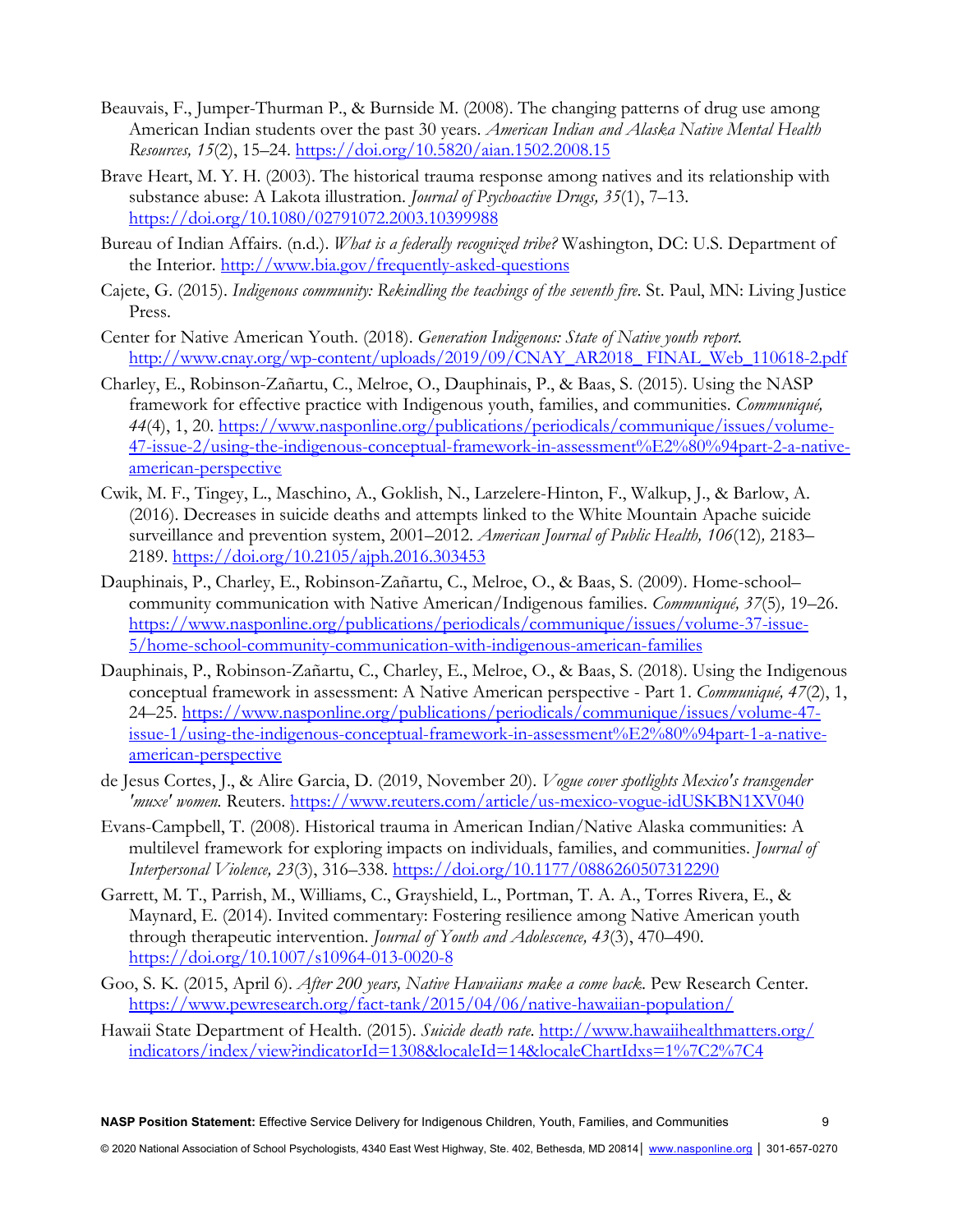- Hunt, S. (2016). *An introduction to the health of two-spirit people: Historical, contemporary, and emergent issues.* National Collaborating Centre for Aboriginal Health.
- Indian Law and Order Commission. (2015). *A roadmap for making Native America safer: Report to the President and Congress of the United States.* https://www.aisc.ucla.edu/iloc/report/files/Roadmap%20 For%20Making%20Native%20America%20Safer%20-%20Washington%20DC%20May%202015.pdf
- Kahn, C. B., Reinschmidt K., Teufel-Shone, N. I., Oré, C. E., Henson, M., & Attakai, A. (2016). American Indian elders' resilience: Sources of strength for building a healthy future for youth. *American Indian and Alaska Native Mental Health Research, 23*(3), 11–133. https://doi.org/10.5820/aian.2303.2016.117
- Kawai'ae'a, K. C., Housman, A. K., & Alencastre, M. (2007). Pu'a i ka 'Olelo, Ola ka 'Ohana: Three Generations of Hawaiian Language Revitalization*. Hulili: Multidisciplinary Research on Hawaiian Well-*Being, 4(1), 183–237. http://kamehamehapublishing.org/\_assets/publishing/hulili/Hulili\_Vol4\_8.pdf
- Kirmayer, L. J., Dandeneau, S., Marshall, E., Phillips, M. K., & Williamson, K. J. (2011). Rethinking resilience from indigenous perspectives. *The Canadian Journal of Psychiatry, 56*(2), 84–91. https://doi.org/10.1177%2F070674371105600203
- LaFromboise, T. D., Hoyt, D. R., Oliver, L., & Whitbeck, L. B. (2006). Family, community, and school influences on resilience among American Indian adolescents in the upper Midwest. *Journal of Community Psychology*, *3*(2), 193–209. https://doi.org/10.1002/jcop.20090
- Leavitt, R. A., Ertl, A., Sheats, K., Petrosky, E., Ivey-Stephenson, A., & Fowler, K. A. (2018). Suicides among American Indian/Alaska Natives—National Violent Death Reporting System, 18 States, 2003–2014. *Morbidity and Mortality Weekly Report, 67*, 237–242. https://doi.org/10.15585/mmwr.mm6708a1
- Losen, D. J., & Orfield, G. (2002). *Racial inequality in special education*. Cambridge, MA: Harvard Education Press.
- Martin, J., Manning, R., Steeves, L., Steeves, J., & Reyhner, J. (2017). What educational leaders see as important for improving the education of Indigenous youth. In J. Reyhner, J. Martin, L. Lockard, & W. S. Gilbert (Eds.), *Honoring Our Teachers* (pp. 19–33). Flagstaff, AZ: Northern Arizona University.
- McCarty, T. L., & Nicholas, S. E. (2014). Reclaiming Indigenous Languages: A Reconsideration of the Roles and Responsibilities of Schools. *Review of Research in Education*, *38*(1), 106–136. https://doi.org/10.3102/0091732X13507894
- McFarland, J., Hussar, B., Wang, X., Zhang, J., Wang, K., Rathbun, A., Barmer, A., Forrest Cataldi, E., & Bullock Mann, F. (2018). *The condition of education 2018* (NCES 2018-144). Washington, DC: U.S. Department of Education, National Center for Educational Statistics. https://nces.ed.gov/pubs2018/2018144.pdf
- Muller, J. (2005). The Authentic Assessment Toolbox: Enhancing Student Learning through Online Faculty Development. *Journal of Online Learning and Teaching, 1*(1)*.*  http://jolt.merlot.org/documents/vol1\_no1\_mueller\_001.pdf
- National Association of School Psychologists. (2010). *Model for comprehensive and integrated school psychological services.* https://www.nasponline.org/assets/Documents/ Standards%20and%20Certification/Standards/2\_PracticeModel.pdf
- National Association of School Psychologists. (2017). *Social justice.* http://www.nasponline.org/resources-and-publications/resources/diversity/social-justice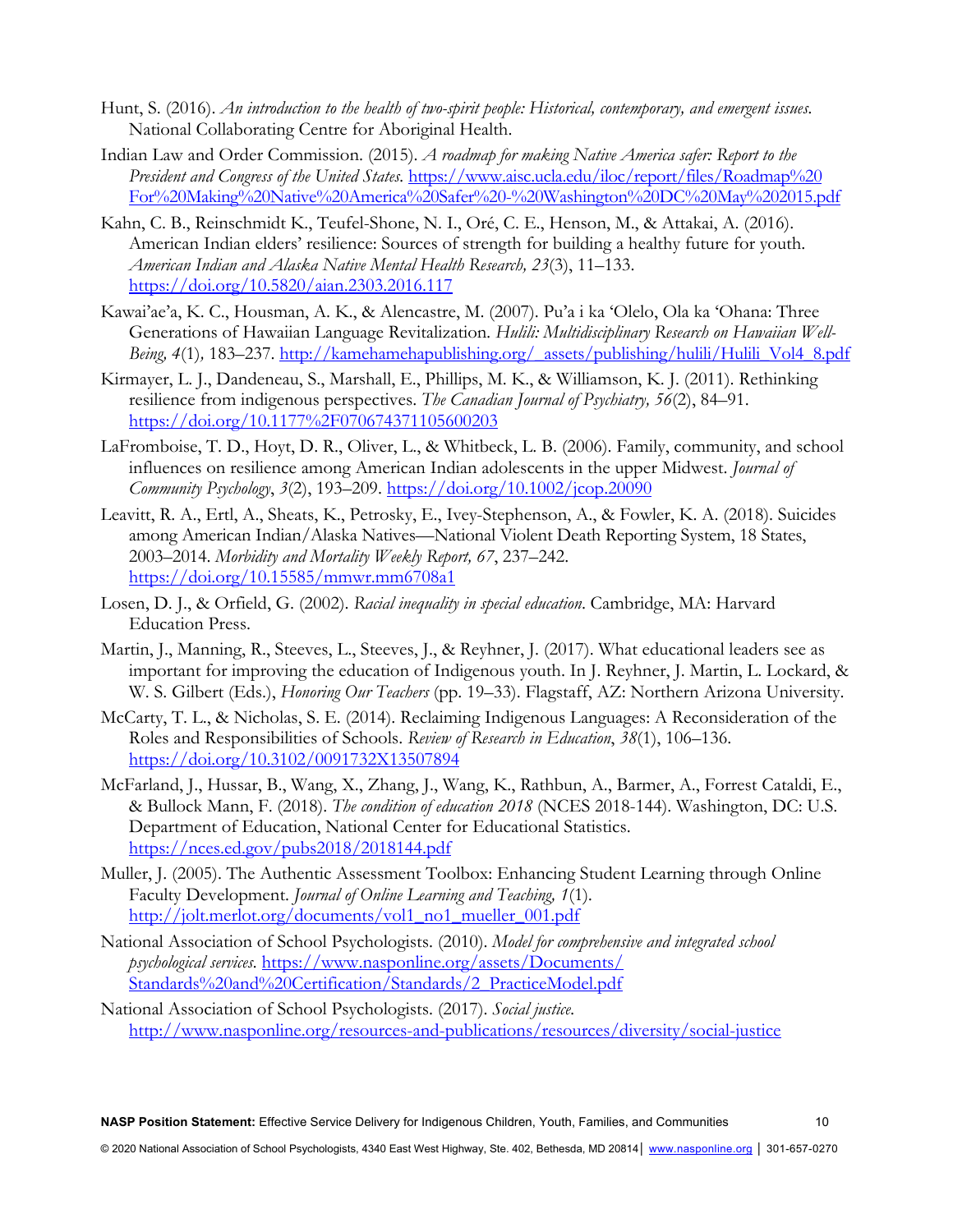- National Congress of American Indians. (2017). *Education choice for Indian country: Supporting tribal decision making for schools and students.* Washington, DC: Author. http://www.ncai.org/ncai\_tribal\_leader\_toolkit\_education\_choice\_2018.pdf
- National Congress of American Indians. (2019). *Becoming visible: A landscape analysis of state efforts to provide Native American education for all*. http://www.ncai.org/policy-research-center/research-data/prcpublications/NCAI-Becoming\_Visible\_Report-Digital\_FINAL\_10\_2019.pdf
- National Indian Education Association. (2016). *Native Nations and American Schools: The History of Natives in the American Education System.* http://www.niea.org/our-story/history/native-101/
- Norris, T., Vines, P. L., & Hoeffel, E. M. (2010). *The American Indian and Alaskan Native population: 2010.*  Washington, DC: U.S. Department of Commerce, Economics and Statistics Administration, U.S. Census Bureau. https://www.census.gov/history/pdf/c2010br-10.pdf
- Proctor, S. L., Williams, B., Scherr, T., & Li, K. (2019). *Intersectionality and School Psychology: Implications for Practice.* https://www.nasponline.org/resources-and-publications/ resources-andpodcasts/diversity/social-justice/intersectionality-and-school-psychology-implications-for-practice
- Public Broadcasting Service. (2015, August 11). *A map of gender-diverse cultures.*  http://www.pbs.org/independentlens/content/two-spirits\_map-html
- Reyhner, J., & Eder, J. (1990). *A history of Indian education*. Billings, MT: Eastern Montana College.
- Robinson-Zañartu, C., & Aganza, J. S. (2019). Culturally responsive mediated learning in 21st Century schools*.* In B. L. Chua & I. Wong Yuen Fun. (Ed.) *Advances in Mediated Learning Experience for the 21st Century: Competencies, Contexts and Culture*. Cengage Learning Asia Pte Ltd.
- Robinson-Zañartu, C., Butler-Byrd, N., Cook-Morales, V. J., Dauphinais, P., Charley, E., & Bonner, M. (2011). School psychologists working with Native American youth: Training, competence, and needs. *Contemporary School Psychology, 15*(1)*,* 103–116.
- Robinson-Zañartu, C., Mendoza, N., Wager, J. D., & Mesa, D. (2017). Response to Mediated Intervention (RTMI): Dynamic Assessment in Context. *Educational & Child Psychology, 34*(1), 39–54.
- Ryan, C. (2013). *Language use in the United States: 2011* (Report No. ACS-22). Washington, DC: U.S. Department of Commerce, Economics and Statistics Administration, U.S. Census Bureau. https://www.census.gov/library/publications/2013/acs/acs-22.html.
- Sheehy, K. (2013, June 6). Graduation rates dropping among Native American students*. U.S. News & World Report*. https://www.usnews.com/education/highschools/articles/2013/06/06/graduationrates-dropping-among-native-american-students
- Starnes, B. A. (2006). What we don't know can hurt them: White teachers, Indian children. *Phi Delta Kappan*, *87*(5)*,* 384–392. https://doi.org/10.1177%2F003172170608700511
- Stillwell, R. (2010). *Public school graduates and dropouts from the common core of data: School Year 2007–08*  (NCES 2010-341). Washington, DC: National Center for Education Statistics, Institute of Education Sciences, U.S. Department of Education. http://nces.ed.gov/pubsearch/pubsinfo.asp?pubid=2010341
- Substance Abuse and Mental Health Services Administration. (2017). *Suicide clusters within American Indian and Alaska Native communities: A review of the literature and recommendations.* Washington, DC: U.S. Department of Health and Human Services, Center for Mental Health Services. https://store.samhsa.gov/system/files/sma17-5050.pdf
- Sue, D. W., Capodilupo, C. M., Torino, G. C., Bucceri, J. M., Holder, A. M. B., Nadal, K. L., & Esquilin, M. (2007). Racial microaggression in everyday life: Implications for clinical practice. *American Psychologist, 62*(4), 271–286. https://doi.org/10.1037/0003-066X.62.4.271

**NASP Position Statement:** Effective Service Delivery for Indigenous Children, Youth, Families, and Communities 11

© 2020 National Association of School Psychologists, 4340 East West Highway, Ste. 402, Bethesda, MD 20814│ www.nasponline.org │ 301-657-0270